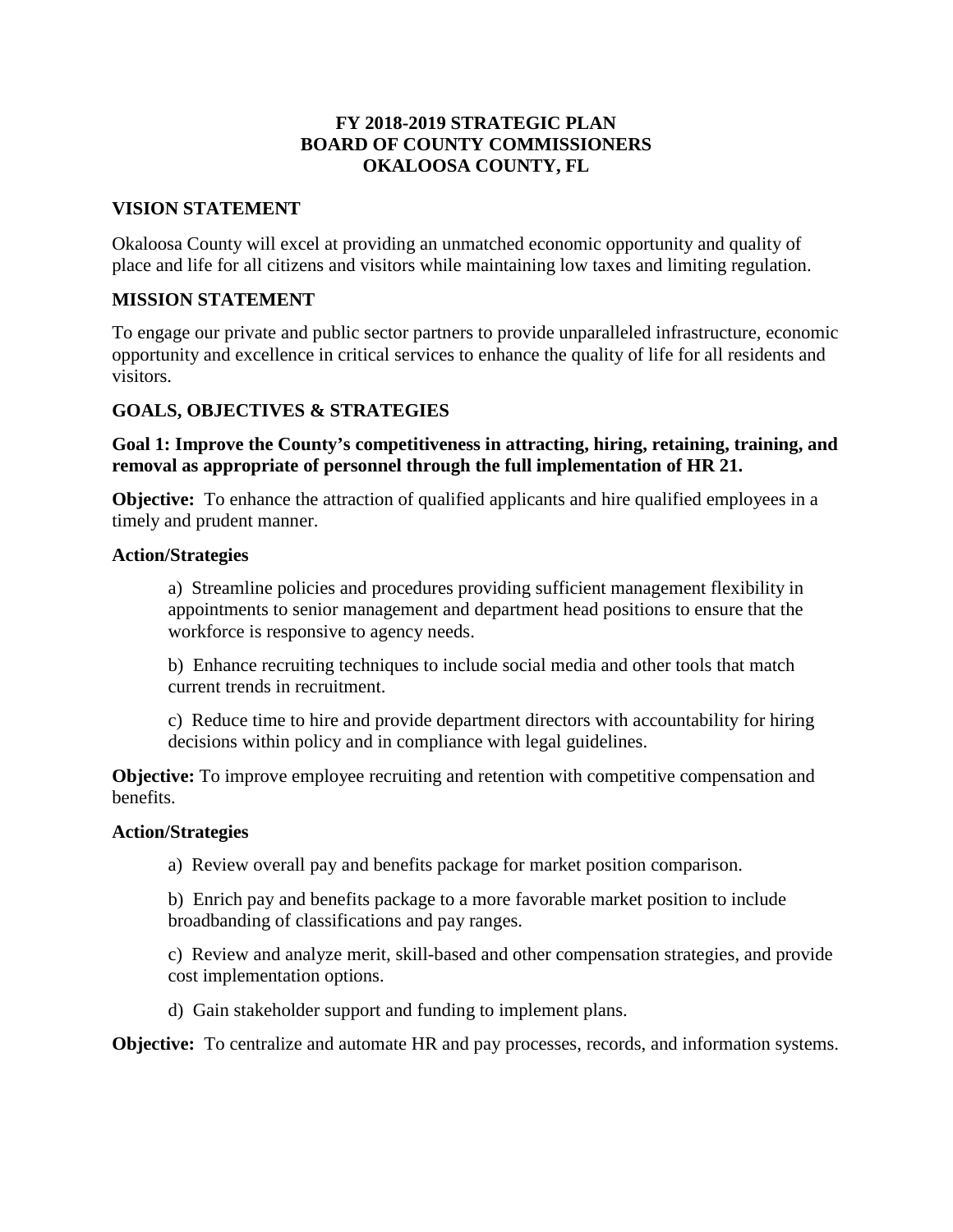### **Action/Strategies**

- a) Explore available technology options that improve efficiency.
- b) Utilize available resources and secure funding for needed technology upgrades.
- c) Implement automated timekeeping.
- d) Automate performance management.
- e) Digitize files.

 **Objective:** To streamline policies and procedures and provide greater autonomy to management for select functions.

### **Action/Strategies**

- a) Review overall policies and procedures to streamline and update where needed.
- b) Introduce appropriate compensating controls for any decentralized functions.
- c) Gain stakeholder and legal support for recommended changes.
- d) Provide training on new procedures and accountability guidelines.

 **Objective:** To increase the development and retention of employees through supervisory and employee training programs.

#### **Action/Strategies**

 a) Update Supervisory Training Zone program to incorporate updated policies and procedures.

 b) Develop schedule of training for all employees in needed areas, such as anti-fraud/conflict of interest, safety, and public records.

 c) Explore additional employee incentive programs to recognize cost saving or innovative practices.

#### **Goal 2: Ensure an appropriate level of growth at the County's airports while maximizing user-based fees to finance growth and operations.**

 **Objective:** Manage the growth of the County's airports to meet the demand while maximizing revenues and exceeding customer service expectations.

#### **Action/Strategies**

 a) Develop strategies that capitalize on the airports' growth and create a strong balance of non-aeronautical revenues and passenger amenities.

b) Provide infrastructure and facilities to meet immediate and forecasted demands.

 c) Explore funding opportunities and strategies to fully leverage available grants, supplemental, and discretionary funding to maintain low debt per enplaned passenger and minimize impacts on airline rates and charges.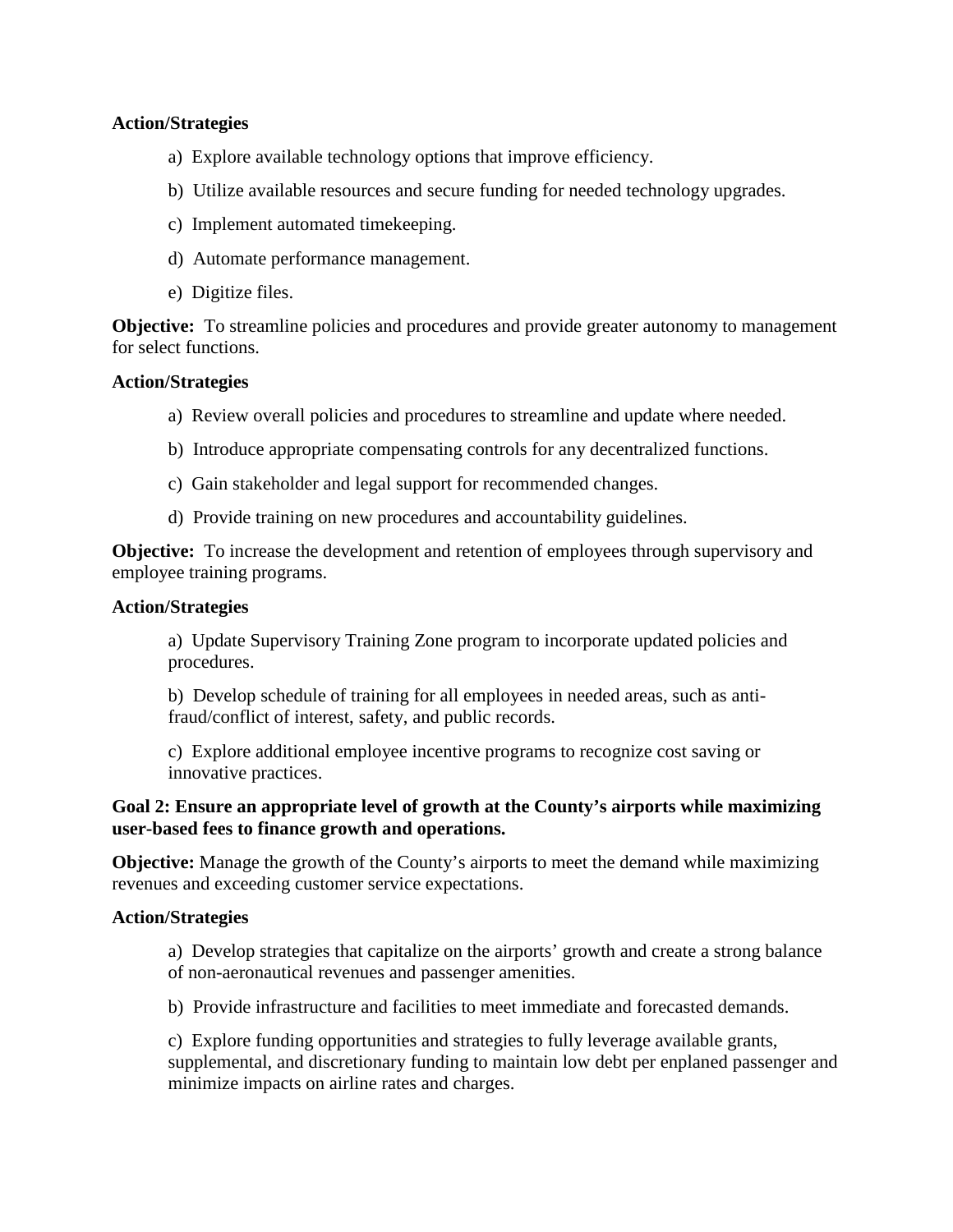d) Maintain existing and attract new air service while maintaining the lowest cost per enplaned passenger in the region by managing operations and maintenance costs, controlling capital program funding impacts on airline costs, and maintaining and or increasing the airline revenue sharing credits.

 e) Implement passenger experience elements and improvements to increase throughput efficiencies in parking, ticketing, and baggage handling, while reducing bottlenecks and wait times.

 f) Provide enhanced landside and airside security and increase protection measures for all three airports.

g) Continue negotiations, partnerships, and operational use agreements with the USAF.

## **Goal 3: Establish a forensics mental health unit in conjunction with the County's corrections facility.**

**Objective:** To establish a viable Forensic Mental Health Hospital Diversion Program.

# **Action/Strategies**

- a) Evaluate options for establishing an effective Mental Health Diversion Program.
- b) Identify cost-effective methods supporting program implementation.
- c) Implement program.
- d) Engage community stakeholders to advance program initiatives.
- e) Monitor effectiveness and take corrective action, if needed.

# **Goal 4: Establish County Extension Office classrooms in South County.**

**Objective:** To build a new Agriculture Extension Classroom building to replace Ft. Walton Beach Annex building.

## **Action/Strategies**

- a) Identify and analyze site options in coordination with appropriate County staff.
- b) Develop site-building plan.

 c) Evaluate construction options with County Facility Maintenance staff to either selfconstruct or out-source building construction.

- d) Secure funding.
- e) Build classroom building.

## **Goal 5: Enhance the effectiveness of the County's mass transit system.**

**Objective:** Increase ridership on the fixed route system.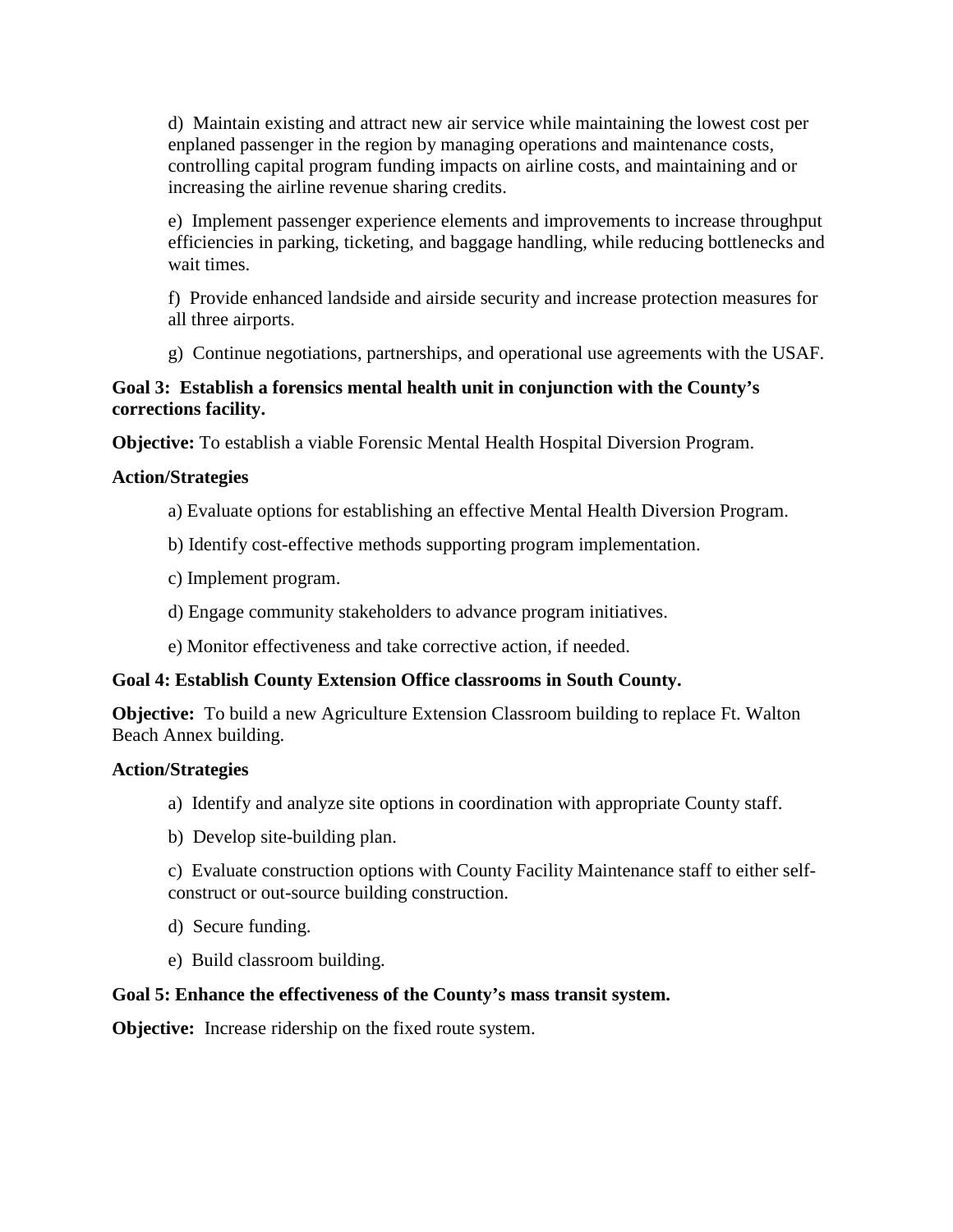#### **Action/Strategies**

a) Retain the services of a professional transportation consultant to evaluate and recommend changes to the fixed route system including, as may be determined by the evaluation, increased coverage of areas of known origins and destinations, changes to operating hours, fare adjustments, and other improvements.

b) Develop and implement a rigorous advertising campaign to increase public awareness of the availability of the fixed route system.

 fixed route system in serving the tourists and tourism industry workers. c) Work with the Tourism Development Department to improve the effectiveness of the

 d) Continue to put in place and expand the use of software applications that allow users to track buses along routes.

### Goal 6: Use the County's greenspaces to their best potential to boost eco-tourism.

 **Objective:** Develop and maintain park green spaces to encourage citizens and tourist to utilize parks with eco-friendly activities.

#### **Action/Strategies**

a) With input from the Parks Advisory Committee, evaluate existing and potential future park locations based on actual or potential uses.

b) Evaluate current research data and utilize citizen/visitor polling methods to identify preferred eco-friendly activities.

c) Incorporate eco-friendly recreational activities into existing parks.

d) Modify parks to incorporate uses where applicable.

### **Goal 7: Improve the County's storm-water infrastructure (i.e. flood control and surface water quality).**

**Objective:** To control and treat storm-water runoff within the County.

#### **Action/Strategies**

a) Increase the mileage of existing paved roads that receive preservation treatments and start a rehabilitation program for base stabilized roads.

b) Acquire right-of-way on dirt roadways to allow for asphalt pavement and surface stabilization to control erosion.

c) Explore funding opportunities to increase funds dedicated to addressing storm-water needs.

d) Secure additional funding.

e) Maintain compliance with regulatory requirements.

f) Manage all storm-water construction and maintenance with the highest quality standards.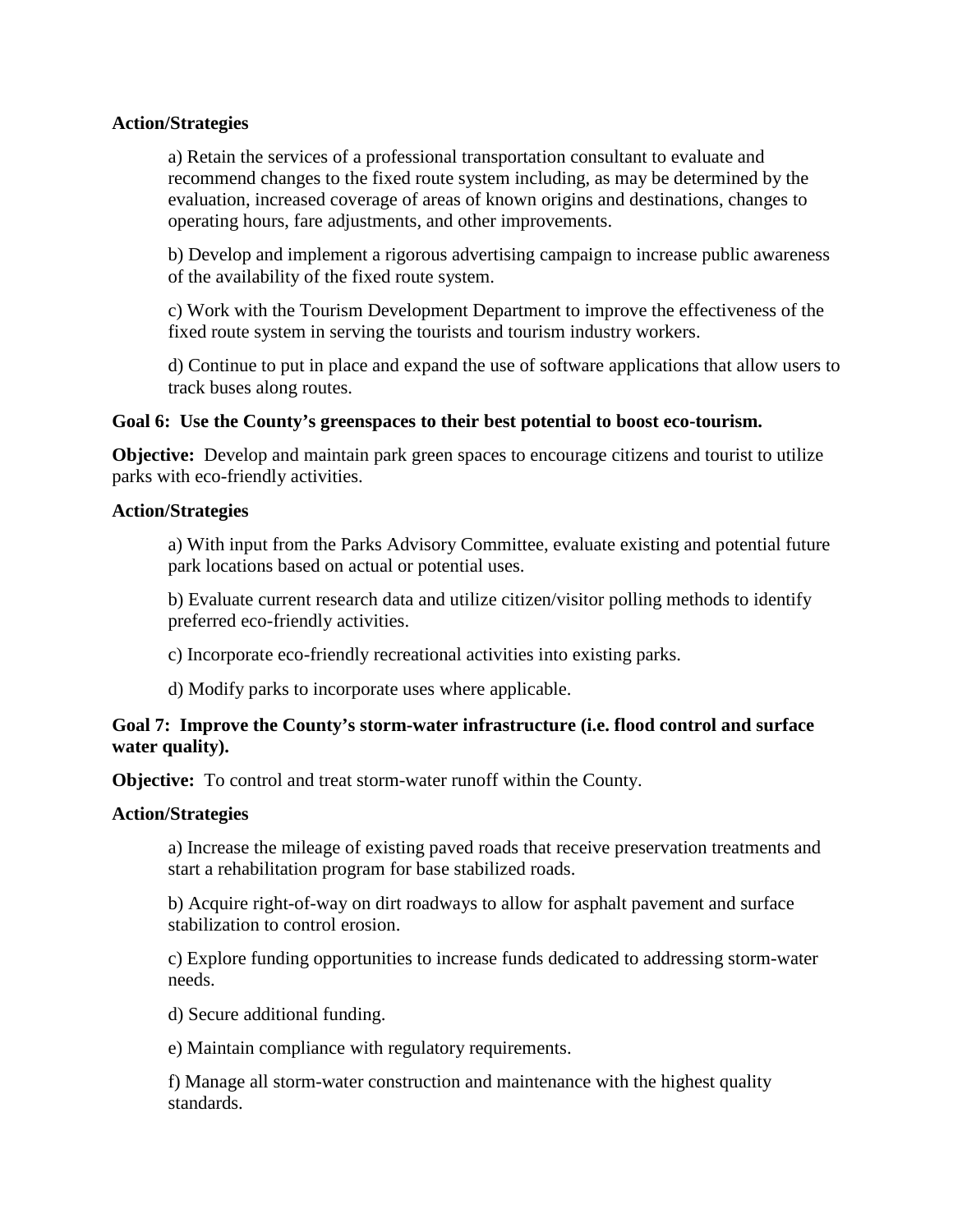### **Goal 8: Increase the capacity of the County's correctional facility to meet the growing demand while ensuring safety and security.**

**Objective:** To maintain safe and manageable inmate population levels.

#### **Action/Strategies**

a) Maintain jail population at a level equal to or less than 95% of the maximum design capacity.

b) Identify inmates with holds in other jurisdictions and expedite appropriate transfers.

c) Identify inmates for participation in specialty courts and make appropriate referrals.

d) Expedite transfer of inmates ordered into available treatment programs or prison.

e). Identify inmates that are eligible for bonds under the existing bond schedule and issue appropriately.

f) Oppose legislation that would require inmates sentenced to more than one year in prison to remain in the County Jail.

 **Objective:** To expand maximum design and operational capacity to meet increased population levels.

#### **Action/Strategies**

a) Fund and conduct study for site and facility expansion plan and design.

- b) Explore, analyze, and determine funding options for expansion.
- c) Build a facility that meets current and future needs.
- d) Increase staffing level to meet operational requirements.

 **Goal 9: Enhance the county's traffic infrastructure to better accommodate east/west and north/south movement and to encourage economic diversification.** 

**Objective:** To increase traffic capacity.

#### **Action/Strategies**

a) Aggressively pursue funding through all available means (e.g.,Federal and State grants, Triumph, local option fuel taxes, user impact fees).

b) Identify and analyze alternate routes and capacity improvements.

c) Gain stakeholder approval and support for preferred options.

**Objective:** To improve traffic flow on existing roads

#### **Action/Strategies**

a) Maintain the Advanced Traffic Management System (ATMS) while investigating and implementing the newest technologies.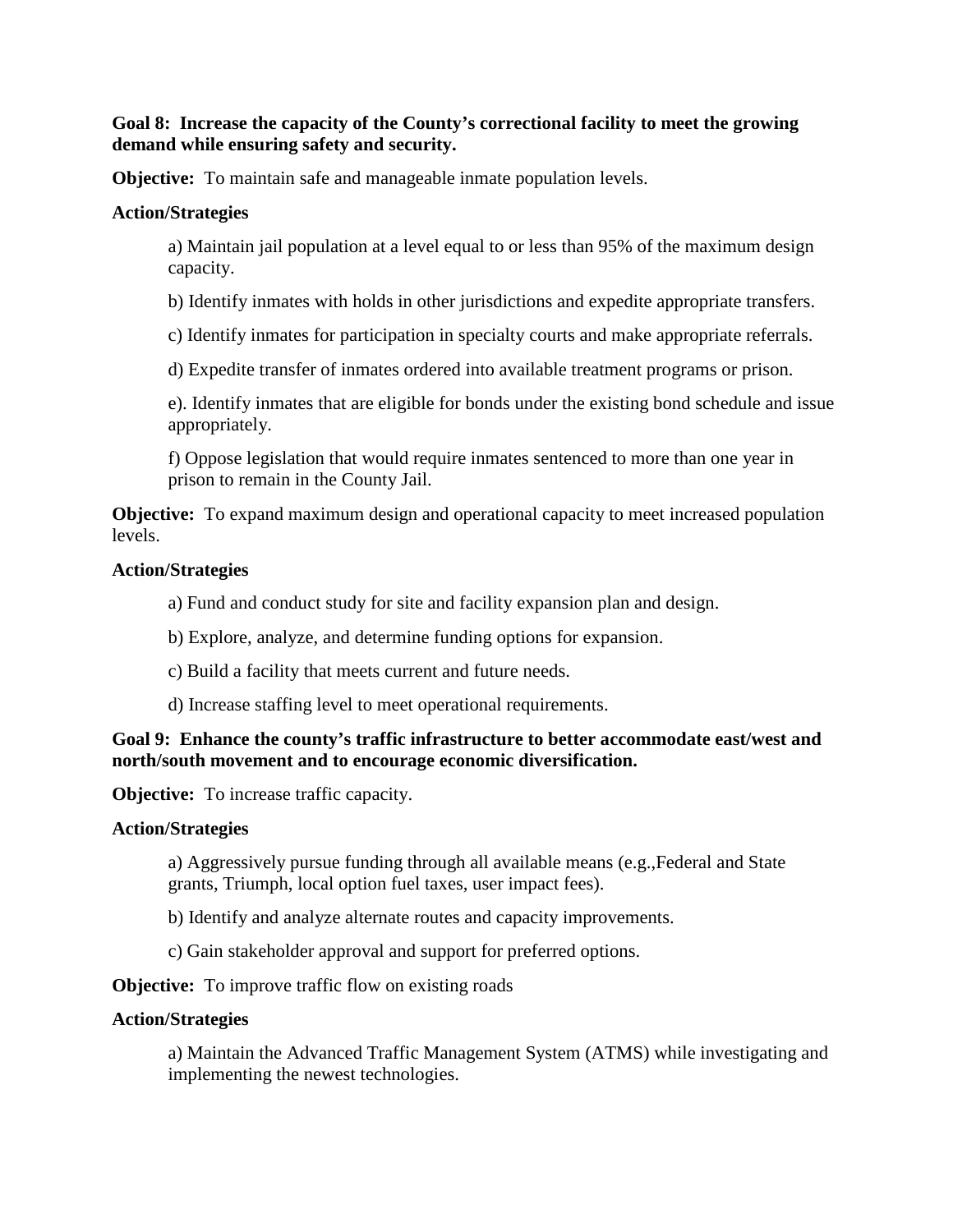and use data to improve traffic flow. b) Design and develop a database for tracking metrics related to traffic signal operations

### **Goal 10: Enhance those factors that encourage the attraction of high-quality businesses and residents while also improving the quality of life for existing residents.**

 **Objective:** To diversify local economy through expansion of business and industrial employment opportunities.

## **Action/Strategies**

a) Provide support and incentives to the Economic Development Council for economic development opportunities.

b) Expand use of the Economic Development Ad Valorem Tax Exemption (EDATE) program.

c) Explore and fund other economic incentives.

d) Work with Career Source to identify available labor market skills and market assets through creative and cutting-edge methods.

**Objective:** To support cultural/quality of life opportunities and activities.

### **Action/Strategies**

a) Maintain the Library Cooperative.

b) Maintain County parks and public access ways in a safe and attractive condition.

c) Continue to support local museums.

## **Goal 11: Maximize the use of the County's fiber infrastructure and related technologies.**

 **Objective:** To increase utilization, efficiency, and sustainability of the County Fiber Optic Network.

### **Action/Strategies**

 a) Add SCADA (supervisory control and data acquisition), Traffic, VOIP (voice over internet protocol) and other sites to the fiber network and develop mesh network capabilities.

b) Develop maintenance agreements with military fiber customers and other fiber stakeholders.

c) Find funding sources to expand the fiber network to critical county locations, such as schools, industrial parks, and outlier areas.

d) Investigate public use Wi-Fi and other quality of life enhancements.

e) Continue to integrate operations and maintenance into GIS (Geographic Information System).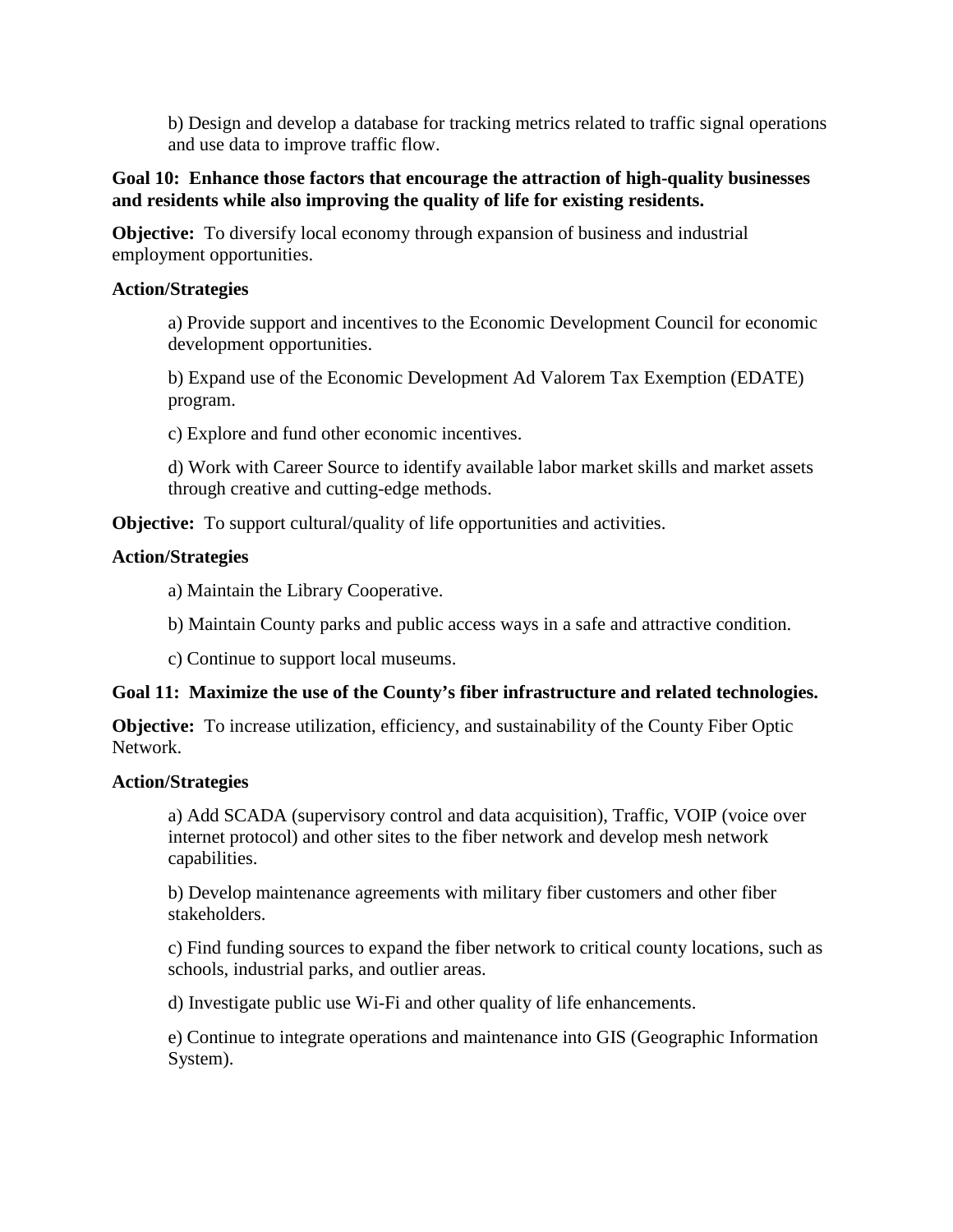f) Improve redundancy for mission critical technologies by leveraging offsite fiber connected data centers.

## **Goal 12: Enhance the effectiveness of the County's paratransit system.**

**Objective:** To ensure availability of paratransit/dial-a-ride for disabled, elderly, and transportation disadvantaged clients.

### **Actions/Strategies**

a) Retain services of professional transportation consultant (done in conjunction with fixed route analysis referenced above in goal 5) to evaluate and recommend changes as necessary to the County's existing standard operating procedures and practices in regard to scheduling and performing dial-a-ride trips, including the possibility of converting to an ADA complimentary style of service.

b) Work with medical offices, treatment centers, nursing homes, assisted living facilities, and other entities routinely engaged with the paratransit clientele to identify improvements in scheduling and service that will provide more cost-effective service and better overall customer satisfaction.

**Objective**: To increase program income to offset operating costs.

### **Action/Strategies**

a) Improve the number of riders per revenue hour utilizing paratransit service.

b) Provide training as necessary to reservationists, schedulers, and dispatchers to increase knowledge of scheduling practices and increase proficiency with scheduling software.

c) Work with medical facilities and living centers to coordinate client schedules.

 d) Reduce cancellations and no shows by improving communications with clients and enforcing adopted policies that educate clients in system usage.

**Objective:** To ensure better cost-recovery of brokered service (e.g., LogistiCare, Secure Transportation) trips.

### **Action/Strategies**

a) Review fee agreements and revise as necessary to ensure maximum possible recovery of costs per trip.

b) Improve the performance of schedulers, reservationists, and dispatchers.

 c) Impose liquidated damages if contractor fails to perform brokered trips as provided by contract.